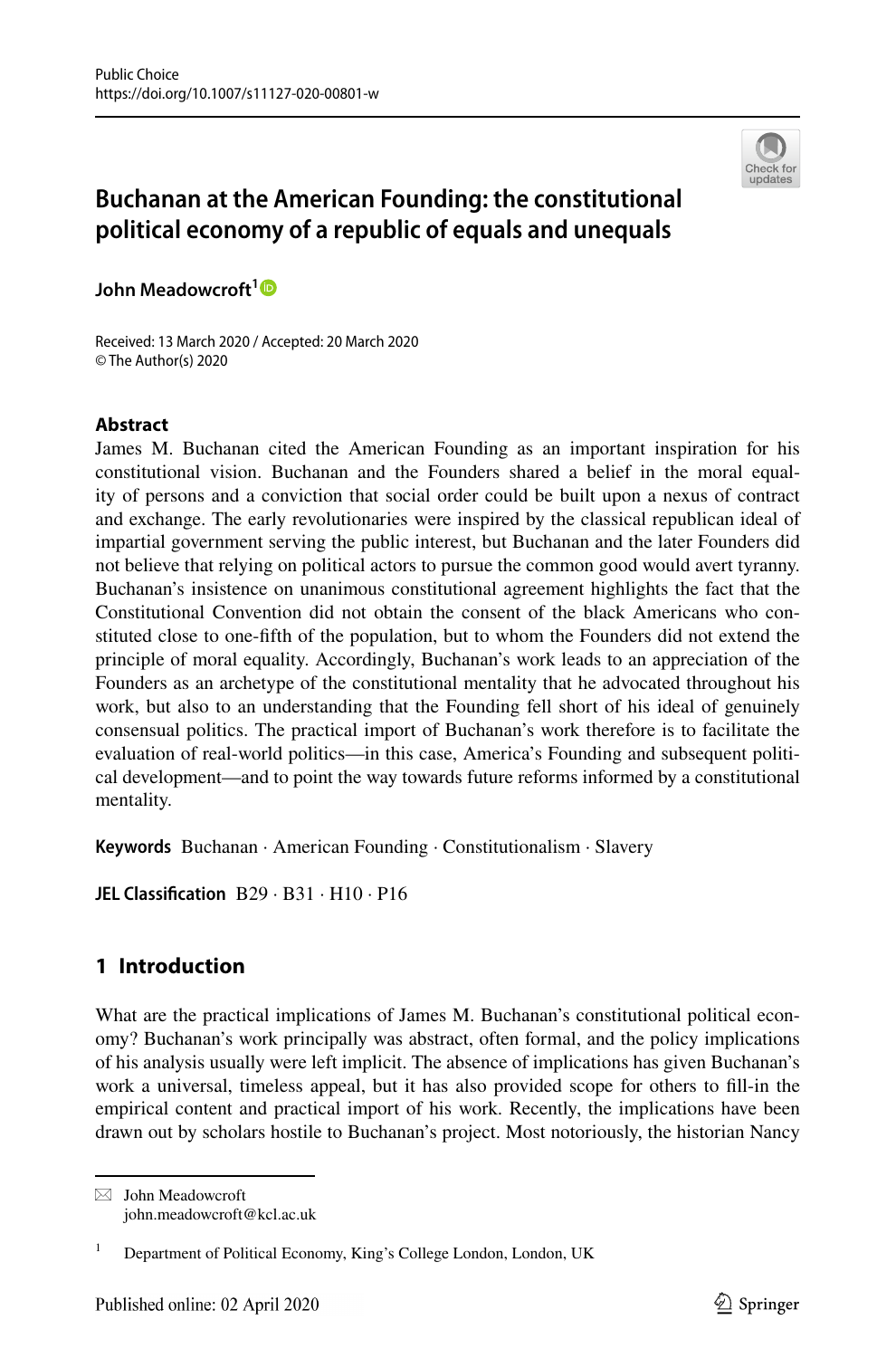MacLean [\(2017](#page-13-0)) has argued that Buchanan's work was a carefully disguised defense of the rights of the white elite of the Southern United States against the claims of African-Americans excluded from institutions that were legacies of slavery and segregation. Following MacLean, Wendy Brown ([2019,](#page-12-0) p. 62) has argued that Buchanan was an opponent of democracy who "alloyed his brand of free enterprise with the project of white supremacism". Thomas Biebricher [\(2018](#page-12-1)) similarly has identifed Buchanan's work with elite attempts to thwart democracy and argued that Buchanan was one of the key intellectual architects of the institutions of contemporary 'neoliberalism'.

Buchanan himself located his work in the tradition of the American Revolution and the Founding of the United States. That positioning took place in numerous passages scattered throughout his oeuvre, rather than in any one systematic treatment. In a refection on *The Calculus of Consent*, for example, Buchanan [\(1986a,](#page-12-2) p. 19) wrote that he and Gordon Tullock, "more or less explicitly considered our exercise to be an implicit defense of the Madisonian structure embodied in the United States Constitution". In the Preface to *The Reason of Rules*, Buchanan and Brennan ([1985,](#page-12-3) p. xv) stated their approval of, "the veneration Americans accord their Founding Fathers. James Madison, Benjamin Franklin, Thomas Jefferson", individuals who were, "distinguished by their essential understanding of the reason of rules in political order, an understanding they implanted in the constitutional documents, the 'sacred' texts that have, indeed, worked their infuence through two centuries". Buchanan [\(1992a](#page-12-4), p. 62) also welcomed the attribution of the phrase Virginia Political Economy to public choice theory—explaining that his intellectual enterprise was "appropriately described locationally in the commonwealth that produced James Madison and the other Virginia Founders".

However, scholars both sympathetic and hostile to the enterprise of public choice have expressed doubts about Buchanan's attempts to locate his work in that tradition. Dennis Mueller [\(2013](#page-13-1), pp. 67–68), a leading exponent of and authority on public choice, has pointed out that the American constitutional agreement in which "all citizens did not take part, and unanimity was not attained", and in which slavery was perpetuated, would seem to fall signifcantly short of Buchanan's ideal of the unanimous agreement of the rules to govern post-constitutional politics. From a position of opposition, MacLean [\(2017](#page-13-0), p. 3) has argued that Buchanan's view of the appropriate limits to government power more accurately refects the intellectual legacy of John Calhoun, the prominent defender of Southern slavery and succession, whose "ideas about government broke sharply from the vision of the nation's founders and the Constitution's drafters".

The present article will argue that Buchanan's constitutional political economy should be understood in the tradition of the American Revolution and the foundation of the Republic. To do otherwise is to misunderstand essential features of Buchanan's enterprise. It will show that Buchanan and the Founders shared moral principles and philosophical foundations. Both understood society to be an emergent order and sought to create an institutional framework that would facilitate the emergence of a free and democratic polity. But applying Buchanan's ideal of unanimous constitutional agreement to the American Founding highlights the fact that the Founders failed to extend the principle of moral equality to the African-Americans who then constituted one-ffth of the population and who were unrepresented at the Constitutional Convention. Accordingly, while the Founders were an archetype of the constitutional mentality that Buchanan advocated throughout his work, the foundation fell short of Buchanan's ideal of genuinely consensual politics. Buchanan's work facilitates the evaluation of real-world politics—in this case, America's Founding and subsequent political development—and points the way towards future institutional reform consistent with a constitutional mentality.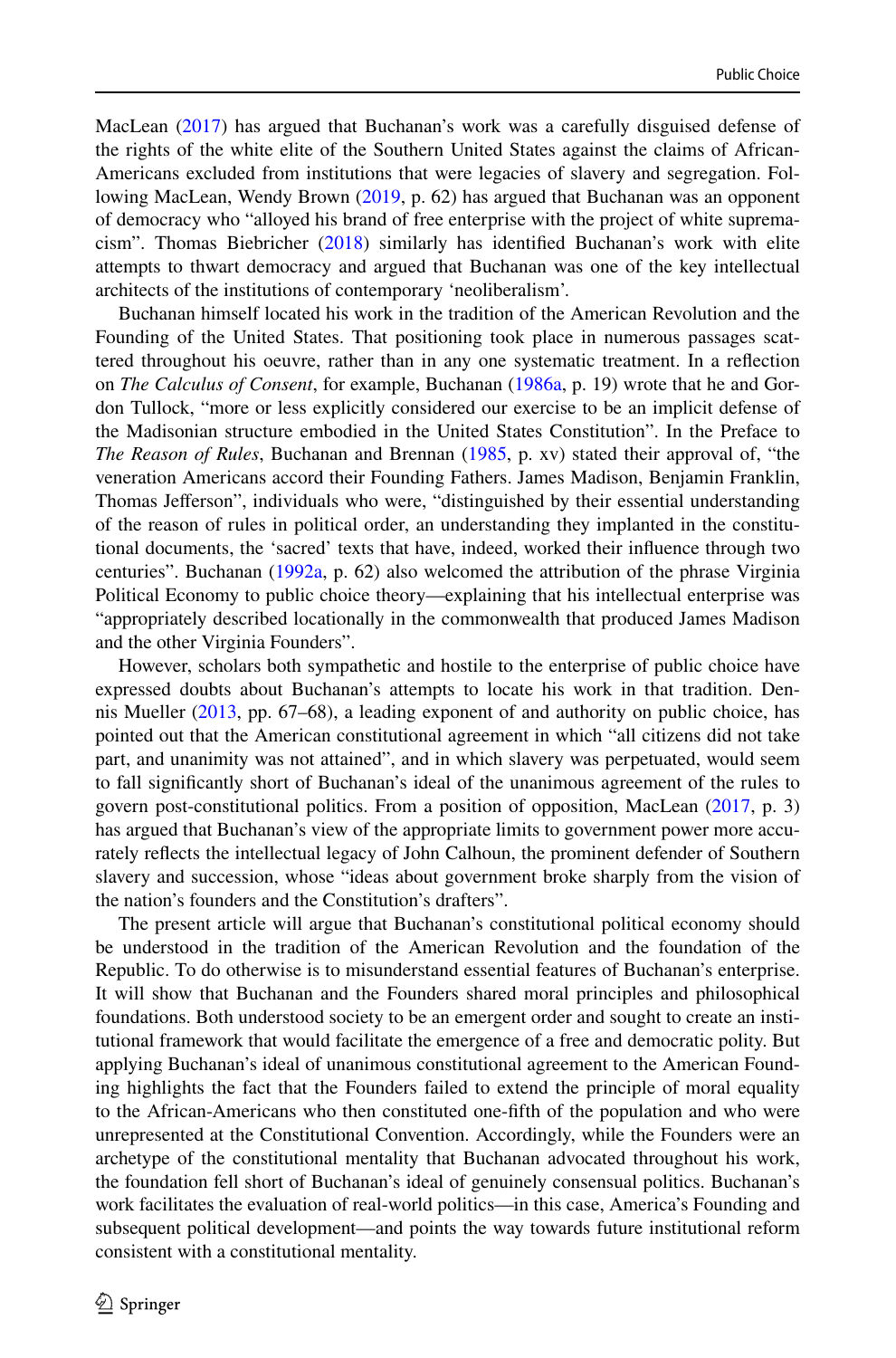## **2 Buchanan and the American Founders: the constitutional mentality**

Buchanan's constitutional political economy was both normative and positive. The idea of a social contract was a normative device "that facilitates the evaluation of real-world institutions", and "requires us to imagine if people would voluntarily enter into the political arrangements that presently exist" (Meadowcroft [2011](#page-13-2), p. 46). Buchanan ([1972,](#page-12-5) p. 78) acknowledged that, "factually and historically, the 'social contract' is mythological… Individuals did not come together in some original position and mutually agree on the rules of social intercourse". But a salient question was whether people could be *imagined* voluntarily to enter into present arrangements? If not, then the legitimacy of those arrangements was brought into question (Buchanan [1975a](#page-12-6), Chapter 10; Buchanan [1977a](#page-12-7), p. 103). Constitutional political economy therefore was a method for the normative evaluation of existing social, economic and political arrangements.

Positively, Buchanan understood that constitutions were important protectors of citizens from their governments. Constitutional rules were the principal means of limiting political power and ensuring the rule of law. A constitution was the answer to the classical question: *quis custodiet ipsos custodes*—who will guard the guardians? (Buchanan [1975a](#page-12-6), pp. 17–20; Brennan and Buchanan [1985](#page-12-3), Chapter 1).

The American Founding was a deliberate attempt to create a government whose power over its citizens was limited formally. The American revolutionaries sought to create "a new society unlike any that had ever existed anywhere in the world" (Wood [1992](#page-14-0), p. 6) that was a democratic republic founded on the consent of the governed in which collective authority was constrained formally by the separation of powers and a system of checks and balances. The revolutionaries believed that the replacement of parasitic monarchical authority with a constitutional democracy would safeguard their liberties and ensure future prosperity (Epstein [2014](#page-13-3), pp. 3–5; Wood [1992,](#page-14-0) pp. 169–73). The American Founding was a model of individuals overthrowing external authority and then introducing constitutional rules as ongoing self-constraints.

Buchanan also understood that a constitution (or absence thereof) was an important determinant of a society's social, economic and political development and, hence, the life chances of individual men and women. At the most basic level, the rules of the game were signifcant factors in economic development: societies with weak rules of law, inefective monetary policies, and unqualifed executive powers, for example, tended to remain poor, while those with strong rules of law, efective monetary policies and limits to executive power were likely to become wealthy. Moreover, it was not just that institutions mattered in economic development, but that the rules of the game had profound and far-reaching social, political and economic consequences. The rules of the game determined what kinds of wealth was produced, how that wealth was distributed, what social mobility existed, and so on (Brennan and Buchanan [1985](#page-12-3), Chapter 1; Buchanan [2003,](#page-13-4) [2008](#page-13-5)).

For Buchanan, appreciation of the normative and positive importance of constitutional rules was a "constitutional mentality" (Brennan and Buchanan [1985](#page-12-3), p. xviii) —or "constitutional wisdom" (Buchanan [1989a,](#page-12-8) p. 371) or "constitutional understanding" (Buchanan [1997,](#page-13-6) p. 231). Buchanan often expressed disappointment that the fundamental salience of the rules of the game was not appreciated more widely. But the American Founders were exemplars of that constitutional mentality; the Founders understood, as few people had done before or since, the long-term signifcance of constitutional rules (Buchanan [1975a](#page-12-6), Chapters 9 and 10, [1989a, 2003](#page-12-8); Buchanan and Vanberg [1989;](#page-13-7) Ostrom [2012\)](#page-13-8).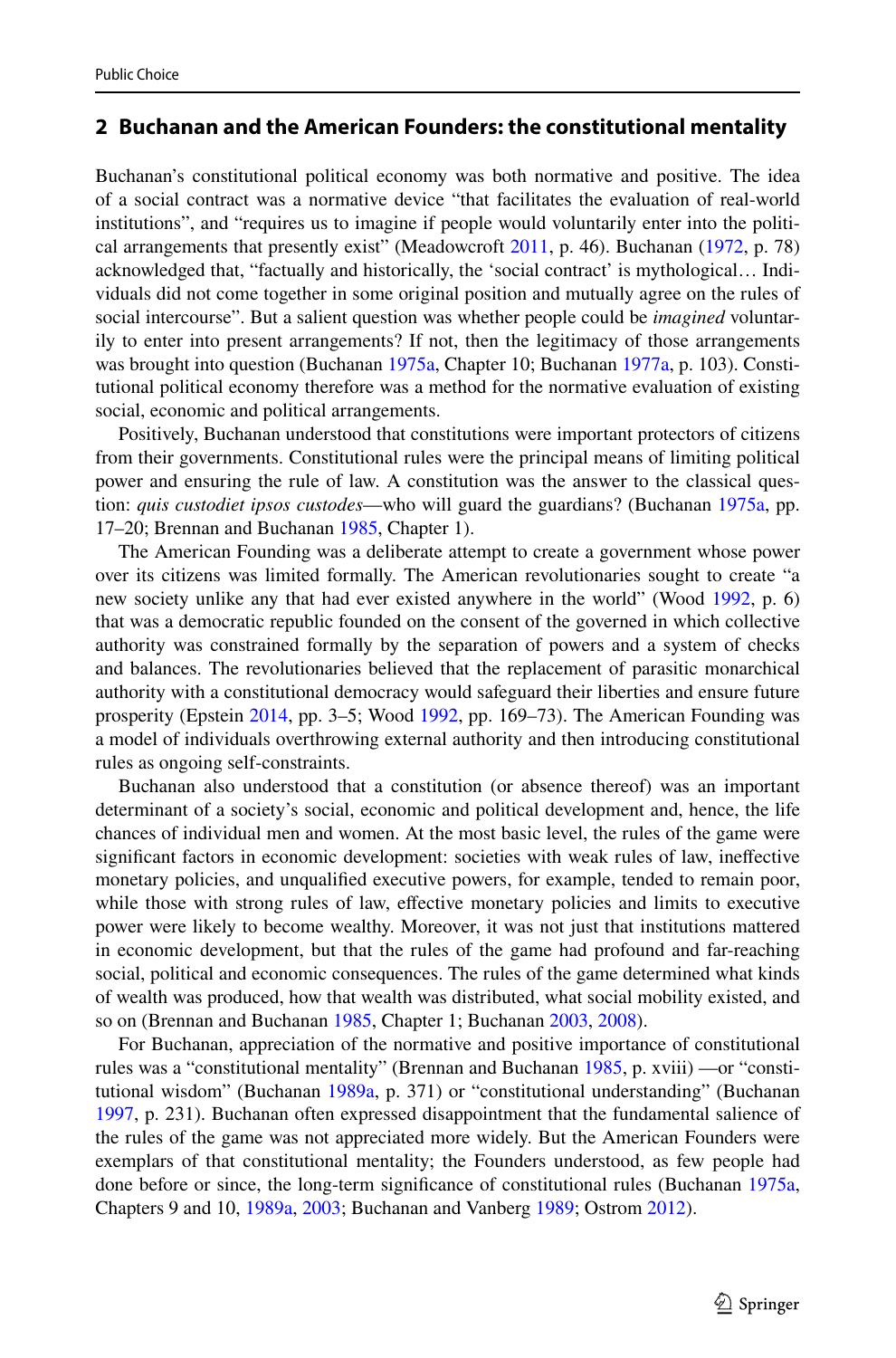Buchanan ([1975a,](#page-12-6) p. 211) believed that appreciation of the power of constitutional rules led to a responsibility for accepting the challenge of rule-making. He categorically rejected the idea that a deep appreciation of the long-run importance of institutions and the emergent nature of social order should lead to faith in evolutionary processes over institutional constructivism: "History need not be a random walk in sociopolitical space, and I have no faith in the efficiency of social evolutionary process". The American Founders had grasped the nettle of institutional construction and by so doing created an historical legacy that changed for the better the lives of many millions of people over more than two centuries (Buchanan [1975a](#page-12-6), Chapters 9 and 10, [1989a,](#page-12-8) [2003;](#page-12-8) Buchanan and Vanberg [1989](#page-13-7)).

#### **3 Ethical individualism: a society of equals and unequals**

Buchanan believed that the intellectual starting point of the constitutional mentality was recognition of the moral equality of all persons. Buchanan ([1975a](#page-12-6), pp. 3–4) began *The Limits of Liberty* with a statement of ethical individualism: "the individualist is forced to acknowledge the mutual existence of fellow men, who also have values, and he violates his precepts at the outset when and if he begins to assign men diferential weights.… Each man counts for one, and that is that". Similarly, in *The Reason of Rules*, Brennan and Buchanan [\(1985](#page-12-3), p. 26) explained that their approach to constitutional political economy "requires that all persons be treated as moral equivalents, as individuals equally capable of expressing evaluations among relevant options". Importantly, given the accusations of white supremacism recently levelled against Buchanan, he always was unequivocal that all persons were morally equal and that no second class of persons counted for less than others (Buchanan [1971](#page-12-9), [1975a](#page-12-6), pp. 3–4, [1989a](#page-12-8)).

Buchanan's conception of consensual politics followed from the conviction that it always was wrong to impose ends, outcomes, or costs on another person without that person's consent—even if it was thought to be for his or her own beneft. That concept meant that unanimity was an essential component of constitutional agreement because an individual could not enter into a contract involuntarily, "there is *no* place for majority rule or, indeed, for any rule short of unanimity" (Buchanan [1986b,](#page-12-10) p. 220; emphasis in original. See also Brennan and Buchanan [1985](#page-12-3), Chapter 1; Buchanan [1975a,](#page-12-6) Chapter 1).

The American Founding was built upon a similar belief in the moral equality of persons. The revolution was a revolt against a monarchical, undemocratic government that ruled on the basis of the inequality of persons—that some people were born to rule and other, lesser people were born to be ruled. As such, colonial governments ruled along lines of patronage and ties of privilege that went back across the Atlantic Ocean to the British monarch. The revolution was a rejection of those ideas and destruction of those relationships. The revolutionaries dismissed the age-old principle of aristocracy by birth and replaced it with the principle of equality—that all men were fundamentally, morally equal. As Jefferson wrote in the Declaration of Independence: "We hold these truths to be self-evident, that all men are created equal". Men were deemed to be equal in their moral worth and equal in their capacity for self-government (Bailyn [1967](#page-12-11); Pole [1978](#page-13-9); Wood [1992](#page-14-0)).

It has been argued that those words ring hollow given that the Founders did not consider African-Americans to be equal to white Americans of European descent (Magnis [1999;](#page-13-10) Mills [1997](#page-13-11); Pateman and Mills [2007](#page-13-12)). It is important to recognize and acknowledge the exclusion of African-Americans from the society of equals envisaged by the Founders, but,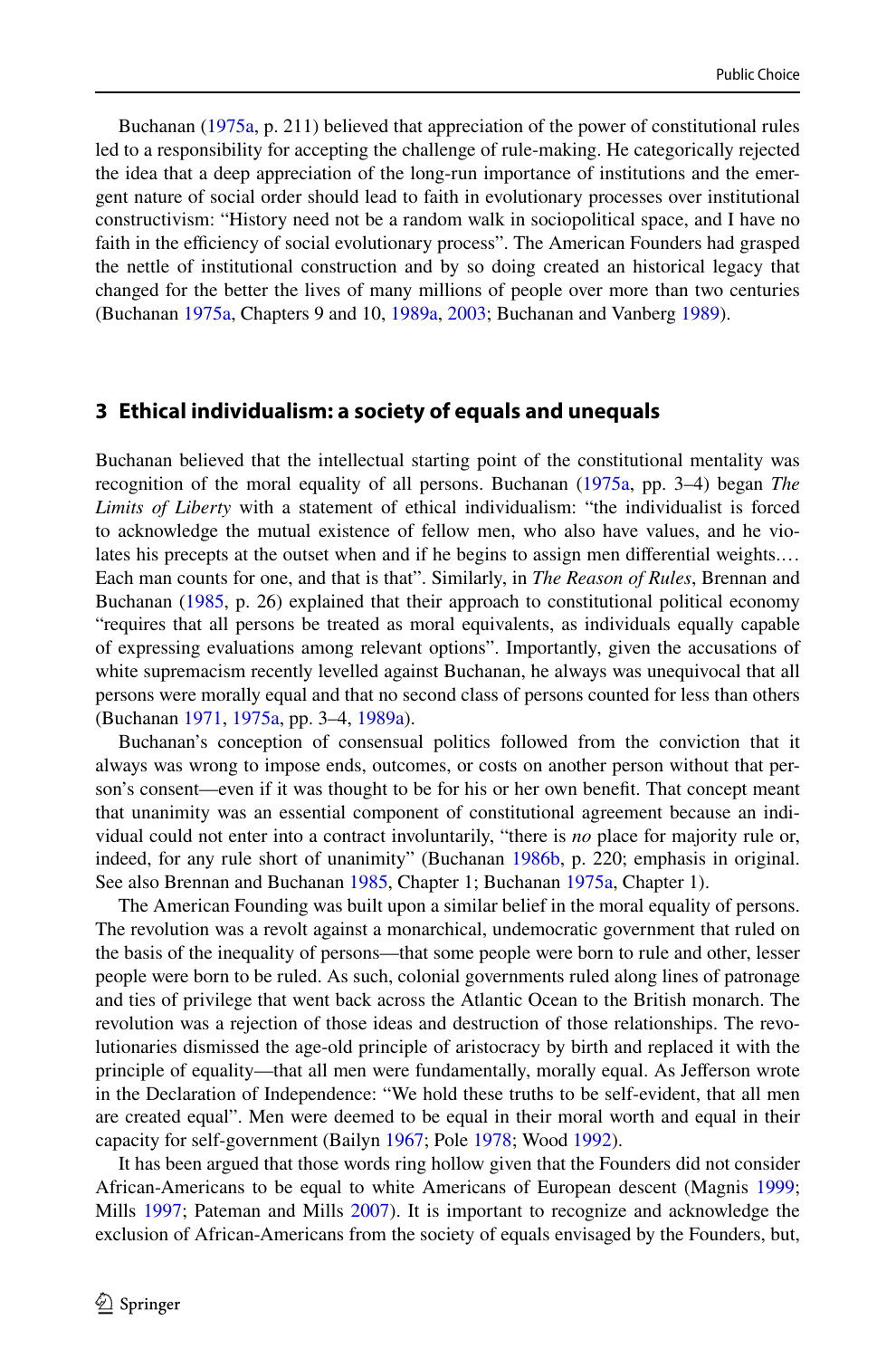as Douglass [\(1852](#page-13-13)) argued powerfully, the fault was not in the principle of equality the Founders espoused, but in their failure of extend it to all Americans.

The Founders' (partially applied) belief in equality refected the teachings of the leading Enlightenment scholars that traditional hierarchies were not natural and ordained by God, but were man-made and artifcial. Wood [\(1992](#page-14-0), pp. 236–40) has described the widespread belief in Lockean sensationalism during the revolutionary period—the belief that all people were born intellectually, psychologically, and emotionally identical and the diferences that emerged came from the infuences of their diferent experiences. Perhaps the most famous example was Adam Smith's ([1776,](#page-14-1) pp. 28–29) claim, published in the same year as the Declaration of Independence, that the diferences between a philosopher and a street porter, "arise not so much from nature, as from habit, custom and education", so that no diference existed between the two at birth, little in infancy, but great diferences gradually developed over time as they were exposed to diferent experiences. Not all the American revolutionaries subscribed to such a strong account of the individual as a clean slate, but its extensive currency nevertheless refected the widely held belief in the enormous scope for human improvement if only society could be organized to the beneft of all, not just a privileged minority (Bailyn [1967;](#page-12-11) Pole [1978;](#page-13-9) Wood [1992\)](#page-14-0).

Buchanan ([1975a](#page-12-6), pp. 15–17), however, counselled that the belief in the moral equality of persons should not disguise the fact that people were unequal in important, non-trivial respects. Indeed, the unique moral value of each individual fowed from their diferences. Buchanan ([1971,](#page-12-9) p. 237) wrote that people, "differ in capacities; even at some defined point in time, inequality in endowments (human and nonhuman) is characteristic of the real world". Furthermore, in the real world, people also difered in their possessions of property and wealth and those diferences had to be taken seriously in any process of institutional design.

Buchanan ([1975a,](#page-12-6) p. 17) argued that the opening words of the Declaration of Independence had allowed confusion to enter our understanding of the kind of equality imagined by the Founders and that Jefferson should have written, "to their creator, all men are equal", to describe more accurately the Founders' vision of equality. A constitutional agreement must be founded on moral equality, but must also recognize the reality of personal and material inequalities. Buchanan's constitutional political economy required recognition of both natural equality and natural inequality (Levy and Peart [2018](#page-13-14)).

Buchanan and the Founders derived very diferent understandings of rights from their similar conceptions of moral equality. The Declaration of Independence was a classic statement of natural rights—the belief that people possess basic human rights *qua* people, irrespective of whether other people or institutions recognize those rights. That conclusion refects the views of the key Enlightenment thinkers who inspired the revolutionaries, notably Locke ([1689\)](#page-13-15), who articulated infuential arguments in favor of natural rights. By contrast, Buchanan [\(1975a](#page-12-6)) and Brennan and Buchanan ([1985,](#page-12-3) Chapter 2), rejected natural rights because their existence would imply a source of values external to individual men and women. For Buchanan ([1977a](#page-12-7), [b,](#page-12-12) p. 244), "the basic Kantian notion that individual human beings are the ultimate ethical units, that persons are to be treated strictly as ends and never as means", meant "that there are no transcendental, suprapersonal norms" such as universal human rights. Accordingly, rights existed only when people agreed to assign rights to one another and mutually to respect those rights. The mutual assignment of rights was the process by which people left the state of nature and entered political society (Buchanan [1975a](#page-12-6), Chapter 4; Meadowcroft [2011,](#page-13-2) pp. 50–51).

While Buchanan ([1971,](#page-12-9) [1975a](#page-12-6), Chapter 1, [1979a\)](#page-12-13) rejected the idea that individuals were human putty who could be moulded into perfect beings by a benevolent ruler, he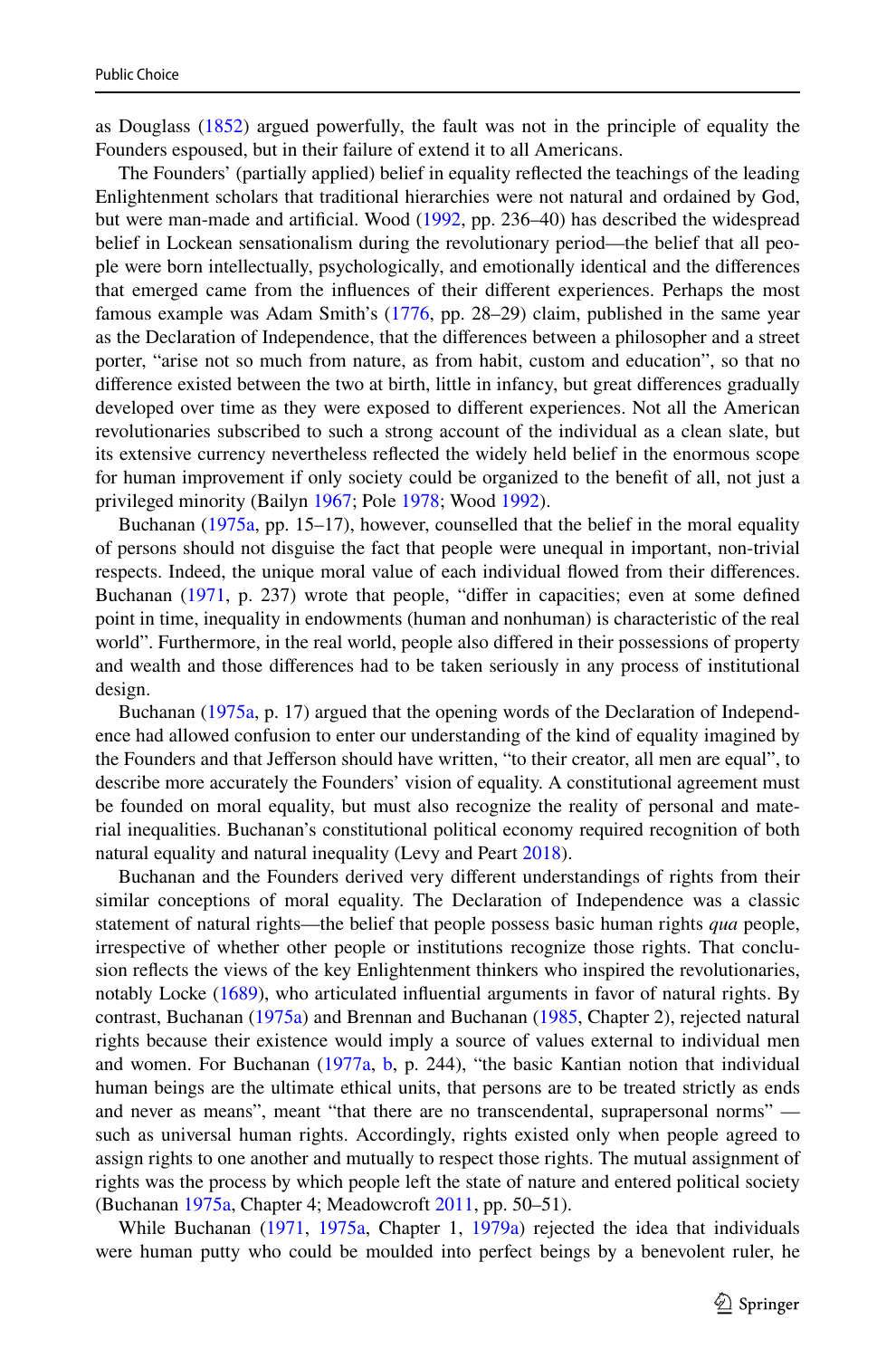nevertheless contended that the desire for self-improvement, even self-transformation, was a defning human characteristic. It was this ability to conceive the possibility that one could live a diferent life that drove purposeful economic and political behavior. Buchanan's ([1979a](#page-12-13), p. 259; emphasis in original) project was driven by the idea that, "*Man wants liberty to become the man he wants to become*". Liberty was the freedom to imagine and ultimately pursue diferent, possible alternative lives. Political and economic theories assuming that individual preferences were given and fxed and could be captured accurately by external agents were inimical to liberty and the ideals of self-governance and self-transformation (Buchanan [1979a](#page-12-13)).

Buchanan's constitutional political economy refected his belief that people sought to create rules to enable the pursuit of their personal, and potentially transformative, conceptions of the good life. Constitutional order freed individuals from ends imposed by others. Like the American Founders, Buchanan believed that a constitution could unleash people's dynamic potential to change themselves and their world.

#### **4 Contract and exchange**

Buchanan's constitutional political economy described a normative ideal of a society organized according to the principles of contract and exchange. Just as a market economy emerged spontaneously from a series of voluntary, bilateral exchanges between individuals, so that it could be said to have the "consent" of all participants in those transactions, legitimate political institutions similarly could similarly emerge from a series of voluntary, bilateral exchanges between individuals who agreed reciprocally to respect one another's rights. For Buchanan, "the whole enterprise of politics can be viewed only as a complex many-person system of exchanges or contracts", in which, "Individuals must be conceived to join together to explore and ultimately to agree on the establishment of collective entities or arrangements that prove mutually benefcial" (Brennan and Buchanan [1985,](#page-12-3) p. 25; see also Buchanan [1975a](#page-12-6), pp. 50–52; Buchanan and Tullock [1962,](#page-13-16) Chapter 1).

The defnitive example of Buchanan's conception of politics as exchange was the unanimous agreement of political rights. Buchanan showed that theoretically we can envisage that a society of materially unequal individuals will agree unanimously and voluntarily to leave the state of nature and respect one another's rights. The weak voluntarily will enter into the social contract to obtain protection from predation by the strong that characterizes the state of nature; the strong will agree to the social contract because the resources they have allocated previously to predation (and protection from the even-stronger) can then be redeployed to productive activities. The potential for mutual gains from mutual disarmament leads to the agreement of the social contract. Importantly, the social contract is not conceived as one multilateral agreement signed by every member of society in a single moment, but as a series of bilateral agreements between individuals that come to encompass all members of society. Buchanan's belief in unanimity did not imply that everyone raised their hand or cast their ballot in one moment of decision, but that people's decisions to respect one another's rights in their interactions constituted an ongoing series of voluntary, welfare-enhancing exchanges that came to establish universally agreed rights. It was in that way that the mythological social contract was conceived to become an empirical reality (Brennan and Buchanan [1985,](#page-12-3) Chapter 2; Buchanan [1975a,](#page-12-6) Chapter 4; Marciano [2009;](#page-13-17) Vanberg [2004\)](#page-14-2).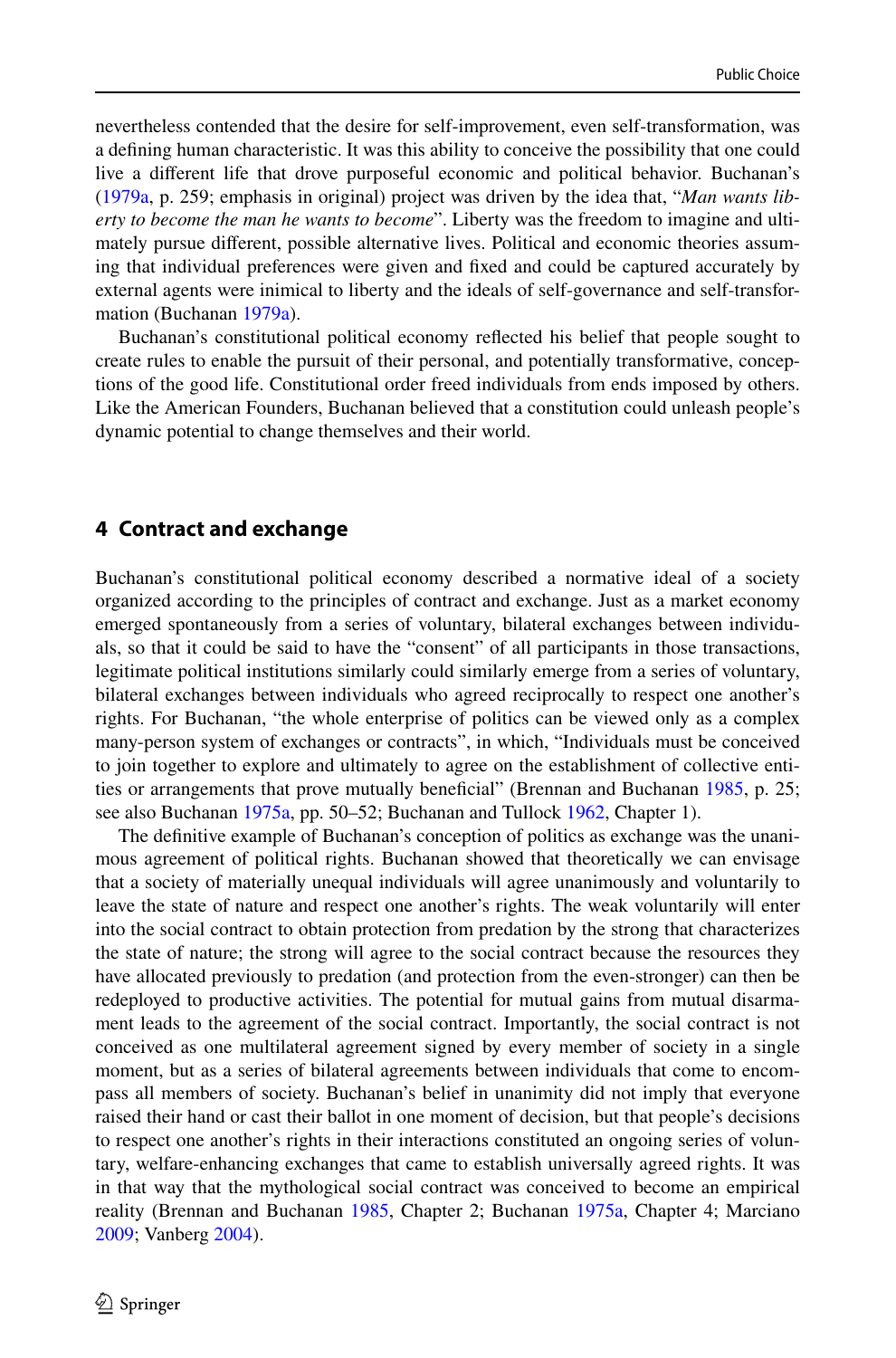Contract and exchange also were central to the American Revolution. The revolutionaries' rejection of monarchical government refected and was informed by the development of a society founded upon contract and exchange rather than patronage and privilege. Whereas the old colonial society had been dominated by hierarchical relationships based on duty and obligation—between master and servant, landlord and tenant, husband and wife, parent and child—by the late-eighteenth century America increasingly was characterized by relationships mediated by voluntary contracts between people who considered themselves equals. As Wood [\(1992](#page-14-0), p. 162) described: "in the commercialized eighteenth century[,] contracts became much more voluntary, explicit, and consensual, much less declaratory of previously existing rights and duties and much more the consequences of conscious acts of will". The hierarchical relationship between distant monarch and colonial subjects was anachronistic in a world where contracts voluntarily agreed to by equals mediated most relationships.

Furthermore, whereas monarchical economies relied on agricultural production grounded in traditional tenant farming, mercantilist acquisition abroad, or both, eighteenthcentury America was a commercial society in which cottage industries abounded and trade was near-universal. America's colonial masters did not understand that new economy of commercial exchange and, hence, their attempts to regulate, tax and control it were destined to fail and to provoke dissent (Bailyn [1967,](#page-12-11) Chapter V).

Exchange also was a powerful democratizing force in American society. Whereas in the past, economic advancement had been restricted to property owners and office-holders able to obtain credit or favor from government, by the late-eighteenth century individuals could cumulatively improve their economic positions by producing goods at home for external sale (Wood [1992](#page-14-0), Chapter 18).

That said, within such a seemingly more open society, African-Americans still faced signifcant formal and informal economic and personal restrictions, most obviously from the institution of slavery, and later from Jim Crow laws and segregation. It is important to acknowledge that the new society of exchange and contract did not encompass all Americans (Roback [1986](#page-13-18); Rothstein [2017;](#page-14-3) Wood [1992,](#page-14-0) p. 236).

Buchanan shared the revolutionaries' vision of a society founded on contract and exchange between free and equal individuals. That vision may be contrasted with the view that social order is imposed from above by political authority that is characteristic of monarchical and socialist conceptions of society. Buchanan's vision, as Marciano [\(2009](#page-13-17)) has described, was founded on an understanding of economics as a science of exchange, not a science of choice, and a similar vision of a social order built on contract and exchange inspired the American Founding. As Buchanan ([2007,](#page-13-19) p. 17) refected towards the end of his career, "the simple exchange of apples and oranges between two traders" is the "institutional model" that serves as "the starting point for all that I have done". A market economy ultimately may be reducible to the exchange of apples and oranges between two individuals; for Buchanan legitimate political institutions similarly could be reducible to the decisions of two individuals to recognize and respect one another's rights.

#### **5 A republic without virtue**

The risk that without constitutional constraints democracy could descend into tyranny was a consistent theme of Buchanan's work. For Buchanan, the tragedy of the democratic era was that the individual faced tyranny from people like him or herself, not from distant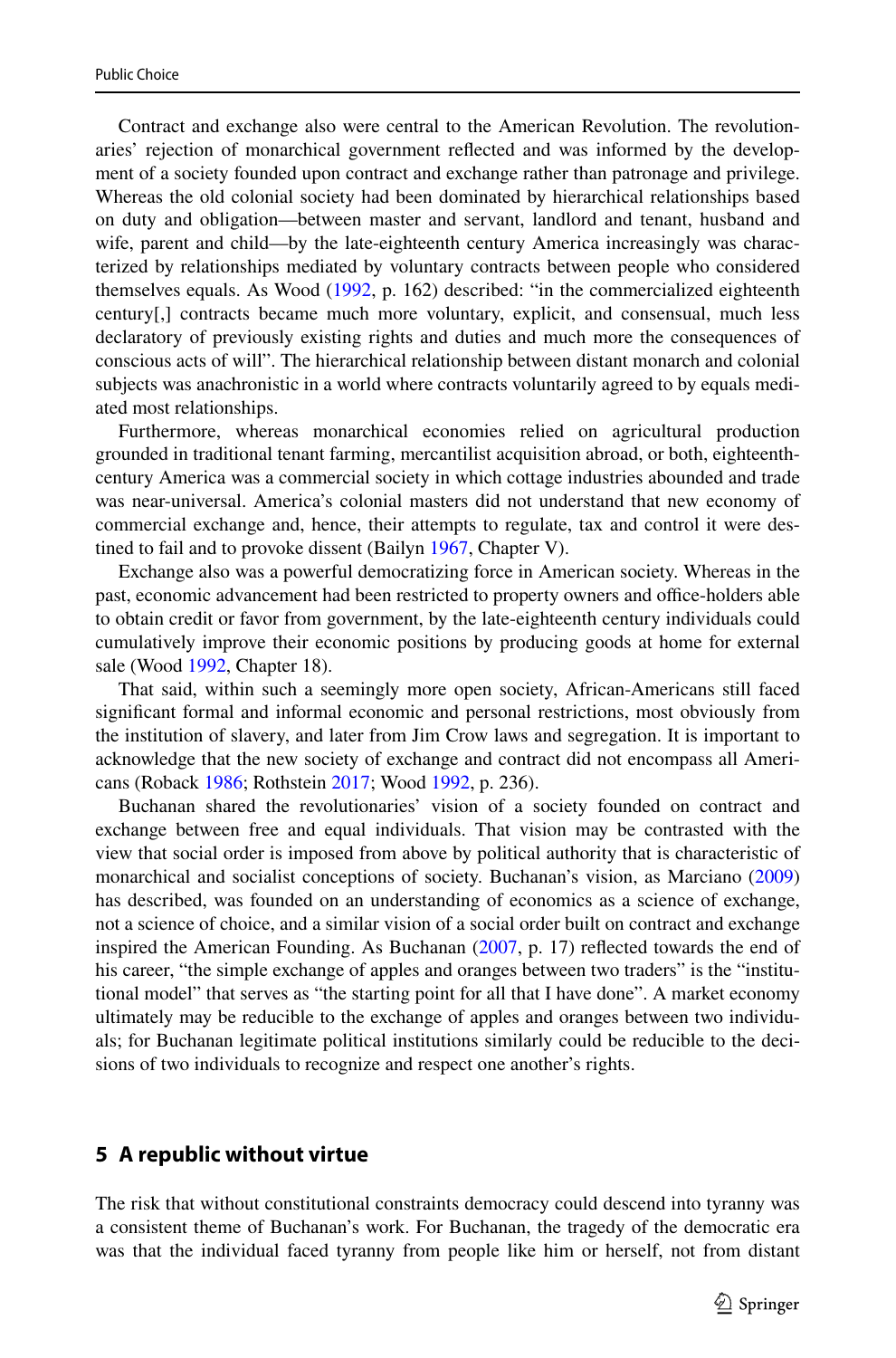rulers whose privileged lives barely could be imagined. The American revolutionaries had overthrown the rule of George III, the French revolutionaries had ousted the *ancien régime*, and the Bolsheviks had completed the removal of the Russian aristocracy, but for "modern man tangled in the web of bureaucracy, there is only himself, or others of the same breed" (Buchanan [1975a](#page-12-6), p. 188). Tyranny in the contemporary era was imposed by people indistinguishable from ourselves and therefore protection required mutual agreement to self-constraints: "When we speak of controlling Leviathan we should be referring to controlling self-government, not some instrument manipulated by the decisions of others than ourselves" (Buchanan [1975a](#page-12-6), p. 188).

The American revolutionaries initially had believed that replacing a colonial monarch with a republic led by virtuous individuals willing to set aside their own private interests for the common good would put an end to tyranny. That belief in a clear distinction between private and public interests was an important component of Enlightenment republicanism. Montesquieu [\(1749](#page-13-20), p. 67) wrote that republican government "requires a constant preference of public to private interest"; education was required to teach governors the virtue of "self-renunciation, which is ever arduous and painful". Rousseau ([1671,](#page-14-4) p. 25) argued that a republic enacted laws that refected the "general will", which he defned as an amalgamation of the private interests in society, in contrast to the preference of one interest over others: "the will of all … considers private interest and is merely the sum of private wills. But remove from these same wills the pluses and minuses that cancel each other out, and what remains as the sum of diferences is the general will". Classical republicanism aimed to replace monarchical government in which the right to pursue one's own interest through the offices of state was accompanied by a limited obligation to engage in costly public service with a government whose personnel set aside those private interests to govern for the public good.

But as the American state legislatures became flled with self-serving local politicians, who went on to represent their states' interests at the Constitutional Convention, the classical republicans among the revolutionaries had few options but to admit the rarity of genuinely disinterested politicians. Future President John Adams wrote that one could fnd at most "only one actual disinterested character every fve hundred years" (Wood [1992](#page-14-0), p. 289). Accordingly, the key question facing the Founders ceased to be how to recruit disinterested individuals into public office sufficient to enable government in the public interest, but how to put in place the necessary safeguards, given the fact of government by self-interested individuals. Hence, in arguing for the separation of powers in *Federalist 51* Madison ([1788a,](#page-13-21) [b](#page-13-22), p. 257) wrote famously that

If men were angels, no government would be necessary. If angels were to govern men, neither external nor internal controls on government would be necessary. In framing a government which is to be administered by men over men, the great diffcultly lies in this: you must frst enable the government to control the governed; and in next place oblige it to control itself.

The Founders had to face the fact that in the absence of a government of disinterested officeholders serving the common good, overthrowing the colonial government of the British monarch would not necessarily put an end to tyranny. On the contrary, democratic government could produce a popular tyranny unfettered by the practices of patronage and norms of duty that may have constrained monarchical authority.

Buchanan's ethical individualism led to the belief that politics could not involve the pursuit of the public interest because the "public interest" did not exist (Buchanan [1975a,](#page-12-6) Chapter 1, [1989b\)](#page-12-14). For Buchanan, no such thing as "society" had objective reality, other than the sum of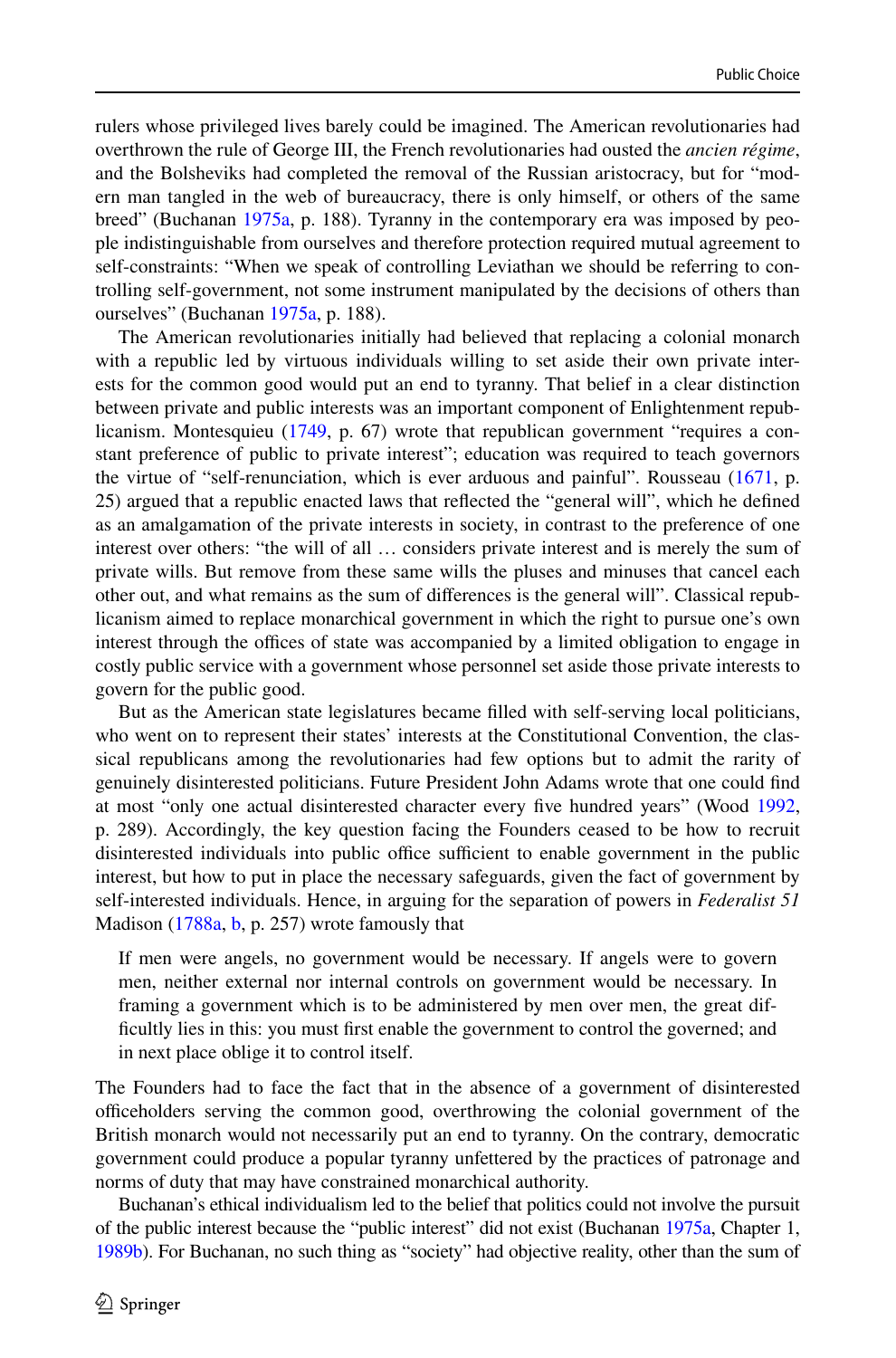the individuals who composed it, so no moral values existed external to the values of individuals. It was an error to speak of the "public interest" because only individuals had interests; no transcendental "social" or "public" values or ends could be discovered, but only the values and ends of diferent individuals. As Brennan and Buchanan [\(1985,](#page-12-3) p. 27) put it, "The state does not act as such, and it cannot seek its own ends or objectives. 'Social welfare' cannot be defned independently, since, as such, it cannot exist".

In the absence of a public interest independent of the private interests of individuals, Buchanan argued that no basis for judging any social outcome was preferable to any other, except in so far as an outcome enabled individuals to attain their own ends: "A situation is judged 'good' to the extent that it allows individuals to get what they want to get, whatsoever this might be, limited only by the principle of mutual agreement" (Buchanan [1975a,](#page-12-6) p. 4).

If the public interest did not exist, then any attempt to discover or pursue the "public interest" must involve the imposition of one person's or one group's interests on others in the name of the "public interest". Consequently, the idea of virtuous politicians setting aside their own interests and pursuing the common good was a mirage that hid the pursuit of the ends or values that those politicians considered important (Buchanan [1975a](#page-12-6), Chapter 1, [1989b](#page-12-14)). Buchanan conceived of politics as a process of exchange not choice because ideally politics was not about choosing between public and private interests, or arbitrating conficting private interests, but was a process through which individuals sought to reconcile their interests to arrive at a mutually advantageous outcome.

Indeed, Buchanan argued that even the Founders like Madison, whose eforts undoubtedly produced great benefts for others, became well-informed about constitutional matters and undertook political action to attain, "enhanced power to determine the ultimate collective result" (Buchanan and Vanberg [1989,](#page-13-7) p. 21). Madison invested time and efort in developing a constitutional mentality because it conferred a position of leadership that allowed him decisively to infuence the fnal outcome of the constitutional process, so his personal investment ultimately was directed towards the attainment of an excludable, private beneft (Buchanan and Vanberg [1989\)](#page-13-7).

Buchanan [\(1979b](#page-12-15)) described public choice theory as an understanding of "politics without romance"—an analytical approach in which all political actors are assumed to be selfinterested. That view of politics has been criticized for its seemingly pejorative opinions about political actors, whether politicians, civil servants or voters, who critics argue may often be motivated by high ideals, such as the pursuit of justice and the good society (Kelman [1988;](#page-13-23) Petracca [1991;](#page-13-24) Udehn [1996\)](#page-14-5). For Buchanan, however, the belief that political actors are selfinterested described the existential reality of a world in which the public interest did not exist. Understanding that avoiding tyranny required self-constraint, not the recruitment of angelic politicians, was an essential part of the constitutional mentality that Madison had understood and enshrined in the US constitution. Buchanan's analysis recognized the importance of institutional robustness—that efective institutions should not rely on benevolent, other-regarding actors to produce good outcomes (see Boettke and Leeson [2004](#page-12-16); Levy [2002](#page-13-25); Pennington [2011](#page-13-26)).

#### **6 Unanimity, slavery and the status quo**

Buchanan never wavered in his commitment to the principle of unanimity as an essential component of constitutional agreement, even though his belief that no such thing as the public interest existed, only diverse, and potentially conficting, private interests, meant that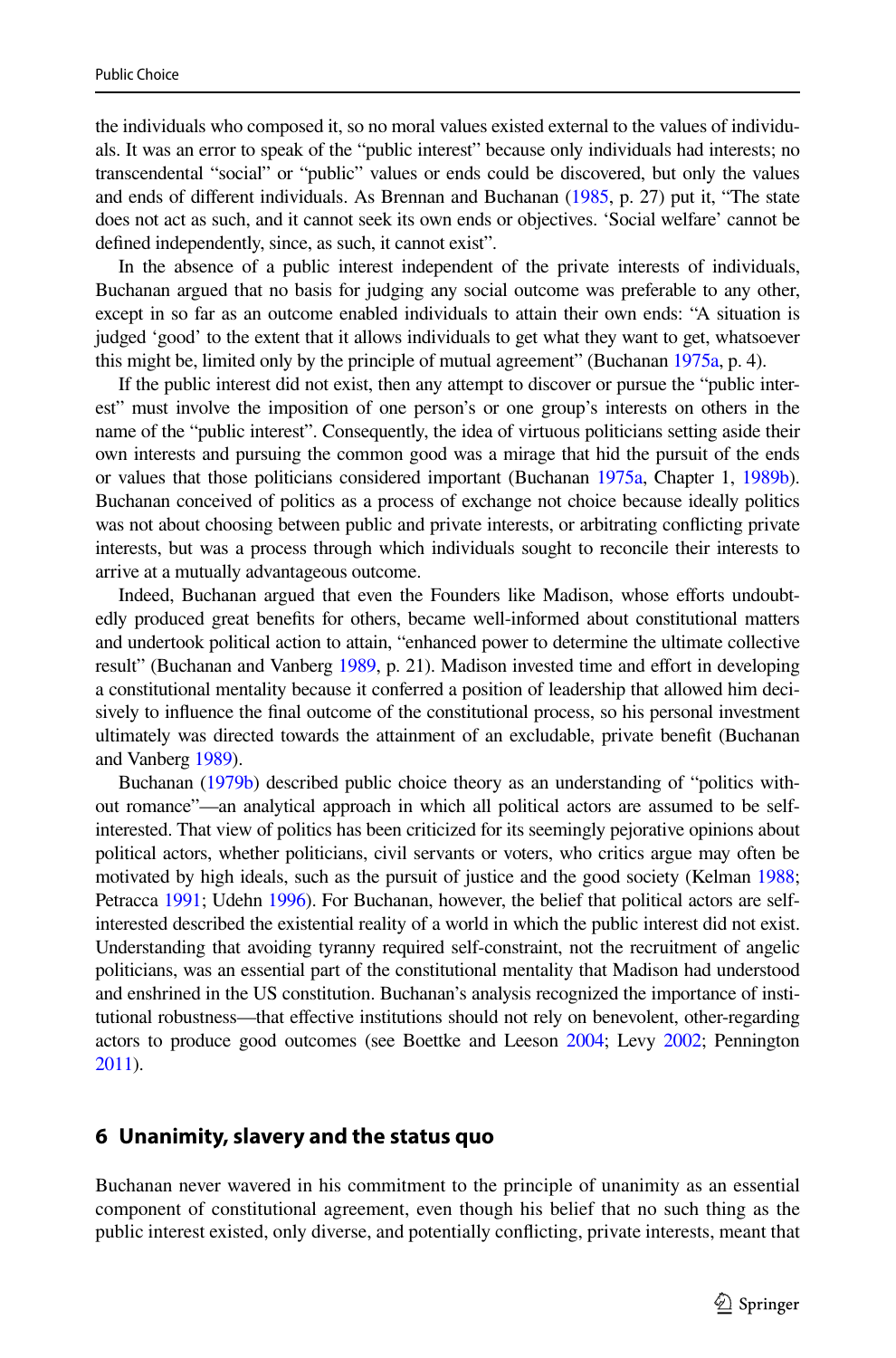the requirement of unanimity was extraordinarily demanding. Indeed, Buchanan [\(1968](#page-12-17), p. 90) recognized that unanimity empowered the most recalcitrant individuals to block any proposal, "regardless of the net benefts provided to each person", so that, "[p]ractically speaking, the rule of unanimity would result in few, if any, decisions being made". But Buchanan ([1968,](#page-12-17) [1975a\)](#page-12-6) nevertheless believed that the benefts of leaving the state of nature were so signifcant that individuals could be conceived to agree unanimously a constitutional contract that included consent to non-unanimous decision-making rules for governing post-constitutional politics and facilitating ongoing collective action.

Unanimity would seem especially to be burdensome in the real world where individuals hold property that will have a signifcant impact on a post-constitutional future. Hardin ([1988,](#page-13-27) p. 529) argued that the American Founding demonstrated the difficulty—if not the impossibility—of attaining unanimity given that the US Constitution was not agreed to unanimously and its later ratifcation within each state similarly was not unanimous (e.g., Drinker Bowen [1966](#page-13-28), Chapters 22–25). For Hardin ([1988,](#page-13-27) p. 529; emphasis in original), the American Founding demonstrated the practical impossibility of applying Buchanan's ideas and that Buchanan's work had remained essentially abstract because no "*positive* provisions that would get unanimous support in the face of such divergent abstract views" about the appropriate post-constitutional institutional structure were possible.

The difculty of reaching agreement at the Constitutional Convention principally turned on the question of slavery and the rights of the slave states to continue that abhorrent practice. The Convention arrived at the compromise, giving Congress the power to abolish the slave trade after 1808 (if a majority in favor of so doing existed) and to tax the slave trade before that date—in part because the representatives of the Northern states demanded that their Southern counterparts contribute to the anticipated cost of suppressing any future slave revolt that threatened civil peace throughout the country (Collier and Collier [1986](#page-13-29), Chapter 16; Dougherty and Heckelman [2008](#page-13-30); Drinker Bowen [1966,](#page-13-28) Chapter 16; Freehling [1972\)](#page-13-31).

Many of the Convention delegates acknowledged the immorality of slavery and the slave trade, but nevertheless accepted its continuation because they believed that the economic prosperity of the South depended on it (Drinker Bowen [1966,](#page-13-28) pp. 200–204). Indeed, that was the position taken by the most celebrated Founders who were themselves slaveowners. In *Federalist 42*, Madison [\(1788b,](#page-13-22) pp. 209–210) condemned slavery as a form of "barbarism" that was "unnatural". His moral repugnance "led him to act the part of humane master", but his family's privileged lifestyle, "rested on their ownership of black slaves" and "in the fnal judgement, he was no better prepared to live without slaves than the other members of the great planter class to which his family belonged" (Rakove [2007](#page-13-32), p. 146). Jeferson likewise combined his public commitment to equality with, "his private life as a slaveowner whose expensive pursuit of his own happiness … made it impossible for him to free any of his human chattel", other than those "whom were almost certainly his own ofspring" (Rakove [2007,](#page-13-32) pp. 219–20).

As noted above, the Founders did not consider Africans to be equal to white Europeans. Jeferson came to support a plan for gradual emancipation of slaves, but he believed that freedmen ultimately should return to Africa, rather than become equal citizens of the new republic; accordingly, he supported the colonialization movement's plan to resettle freed slaves in Sierra Leone, Liberia, or both (Magnis [1999](#page-13-10): pp. 502–503). However morally troubling the Founders found slavery, their views nevertheless refected an age in which most white people thought black people to be inferior (Collier and Collier [1986,](#page-13-29) p. 141; Freehling [1972;](#page-13-31) Magnis [1999](#page-13-10); Rakove [2007](#page-13-32), p. 213).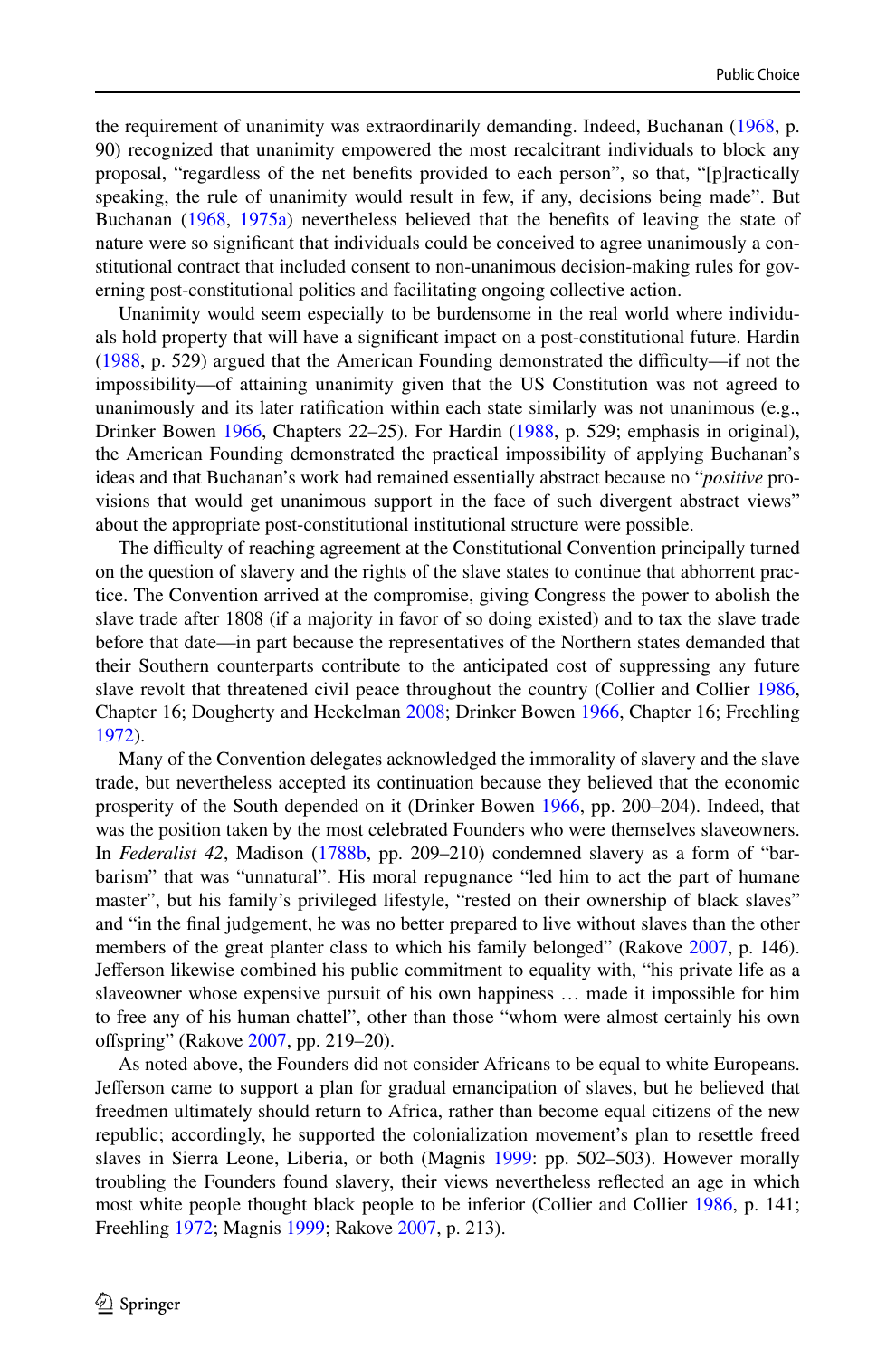The problem of slavery in the American Founding speaks to the place of the status quo in constitutional political economy. The requirement of unanimity would seem to mean that any benefciary of present arrangements, however abhorrent those arrangements may be, is able to veto change, so that, "The abolition of slavery is blocked by the slave owners, the redistribution of income [is blocked] by the rich", and, "If one group achieves a larger than average share of the community's income or wealth via luck, skill, or cunning … this distribution cannot be upset by collective action of the community" (Mueller [2003](#page-13-33), pp. 143–144).

Buchanan's unanimity principle would seem to mean that the consent of slaveowners is required before slavery can be abolished. In the absence of natural rights, slaves (like everyone else) do not possess rights until others have agreed to assign and respect them. In a constitutional agreement modelled as a series of bilateral exchanges, recognition of the rights of slaves by their masters would therefore seem to be required for manumission. The fact that Buchanan's model of constitutional agreement does not automatically rule out slavery undoubtedly is challenging, even troubling, but it is important to understand that Buchanan believed that non-consensual politics—politics in which an individual's rights may be altered without their consent—left everyone open to exploitation and even (what may amount to) enslavement (Brennan and Buchanan [1980](#page-12-18), p. 221; Buchanan [1975a](#page-12-6), Chapter 9, [1996](#page-13-34); Meadowcroft [2011,](#page-13-2) Chapter 2, [2014\)](#page-13-35).

The unanimity principle undoubtedly gives a privileged position to the status quo, whatever that status quo may be, but not, as Buchanan [\(1975b,](#page-12-19) p. 124) explained, because the status quo is deemed desirable, but because it is the inevitable starting point of change: "In a very real sense, the starting point is always the *status quo*, and proposals for improvement must be informed by this existential reality". The consensual politics that follows from Buchanan's constitutional political economy must begin from a starting point that is the legacy of non-consensual politics; a line must be drawn under the past from which all changes must be unanimous if a new era of consensual politics is to begin (Meadowcroft [2014\)](#page-13-35). The imposition of a new constitutional order on one section of society by another simply would continue politics as usual wherein one group imposes its will on others. Buchanan ([1975a](#page-12-6), p. 213) did not believe that a long-term improvement in human afairs could result from the continuation of non-consensual politics: "Little, if any, improvement in the lot of modern man is promised by imposition of new rules by some men on other men".

The fact that slavery was not abolished in the American Founding would seem to challenge Buchanan's theoretical claim that both the strong and the weak will agree to respect one another's rights and enter constitutional agreement in order to realize the mutual gains from mutual disarmament. In eighteenth century America, the wealth that slavery and the slave trade created for some outweighed the expected benefts from the cessation of predation (i.e., the outlawing of slavery and the slave trade). Indeed, if we judge that in the long-run a free economy will become more prosperous than a slave economy, then antebellum slavery may be an example of a transitional gains trap (Tullock [1975\)](#page-14-6) wherein a small number of individuals likely to incur short-term losses mobilize to prevent welfare-enhancing reform and consequently trap the economy in a relatively impoverished state.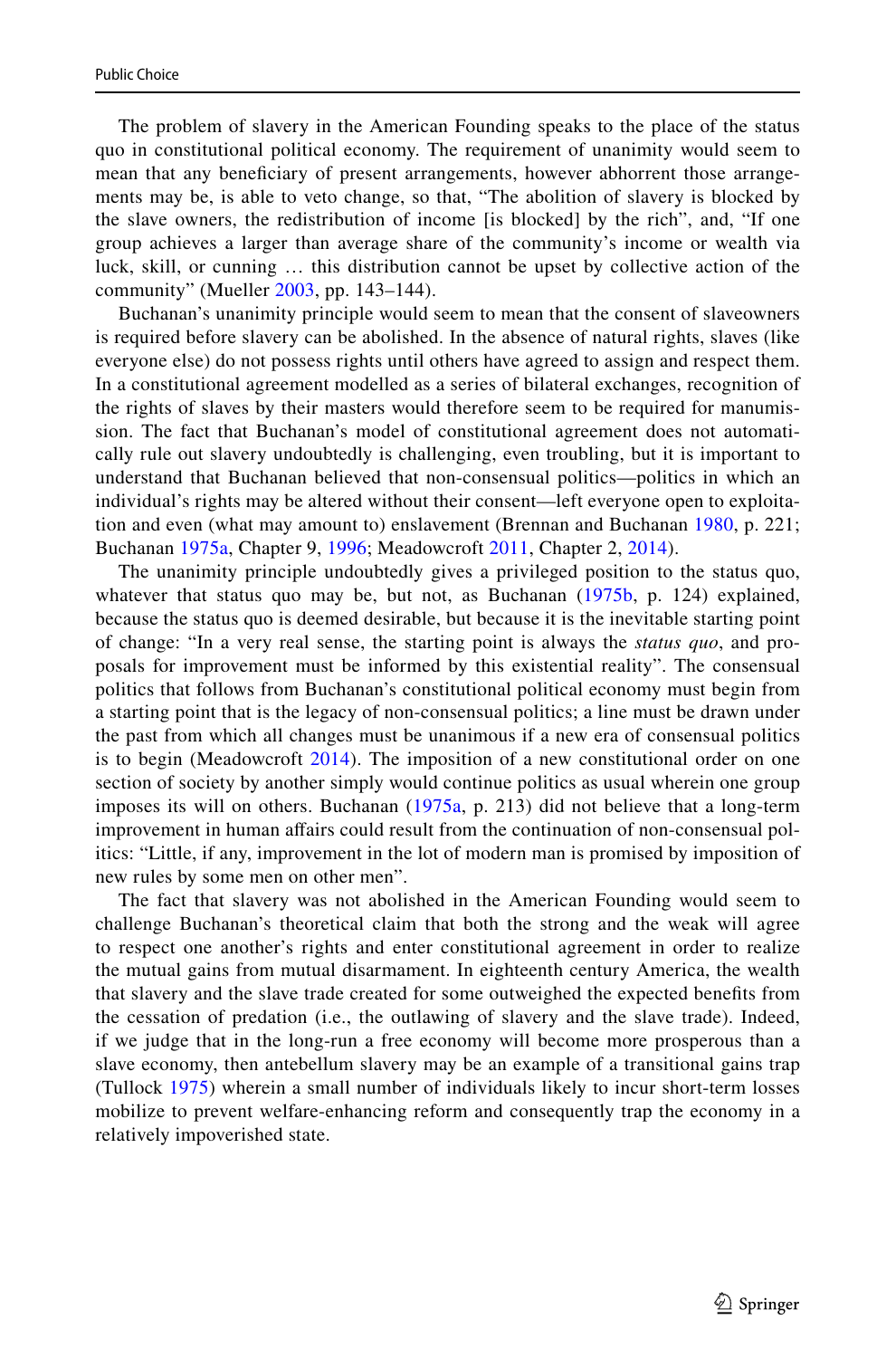The fact that the hundreds of thousands of slaves who made up close to one-ffth of the American population in 1787 were not given the opportunity to participate in the constitu-tional agreement also is significant.<sup>[1](#page-11-0)</sup> Those Americans effectively were unrepresented at the Constitutional Convention. From the perspective of Buchanan's constitutional political economy, without the consent of African-Americans, no constitutional agreement was possible: America efectively remained in the state of nature as one group continued to impose its will on another.

Buchanan did not explicitly pursue that line of reasoning in his work, not least because he rarely explicitly addressed empirical or historical cases, but in *The Limits of Liberty* he identifed, "wholly admirable precepts for achieving racial justice", as one of the forces wrenching apart social order in America and necessitating a new, genuinely unanimous constitutional agreement (Buchanan [1975a](#page-12-6), p. 218). In seeking to identify the possible intellectual foundations for such a restoration of America's constitutional order, Buchanan ([1975a](#page-12-6), Chapter 9) turned to the American Founders. Their creation undoubtedly was imperfect, but their constitutional mentality envisaged a society founded on exchange and contract among moral equals that Buchanan believed represented the only way to create a just social order. In 1788, the Founders arrived at a compromise that facilitated agreement amongst themselves, which Buchanan understood to be an essential prerequisite for the achievement of a constitutional order, but as men of their time they did not go far enough in extending their constitutional wisdom to all Americans.

# **7 Conclusion**

In May 1992, Buchanan gave the commencement address at Lycoming College in Williamsport, Pennsylvania. In a speech entitled, "We have lost our constitutional way", Buchanan told the graduating students that the "'good society' was attainable in the here and now" if America could restore the vision of its Founders and return the government to the control of the governed. He closed his address by saying "Two centuries ago, James Madison showed us the way. We only need to translate his vision into the realities of our time" (Buchanan [1992b\)](#page-12-20).

Buchanan and the Founders shared a vision of a society of moral equals founded on a nexus of contract and exchange—principles that extended to both economic and political life. The "realities of our time" was the status quo that must be the starting point of any genuinely consensual politics. Buchanan was conscious that realizing the Madisonian ideal from the status quo of contemporary America would not be easy, but he believed that a continuation of confictual politics ofered little hope for the long-term betterment of either the victors or the losers of non-consensual politics.

The abstract, formal character of Buchanan's principal works has left the practical implications of his scholarship open to interpretation. Recently, it has been understood disingenuously by writers pursuing a partisan, activist agenda who have sought to contrast Buchanan's vision with that of the American Founders. The present article has set out the commonality of vision shared by Buchanan and the Founders. Buchanan's constitutional political economy does not lead to the conclusion that the Founders went too far in creating democratic institutions; on the contrary, it leads to the conclusion that they did not go

<span id="page-11-0"></span><sup>&</sup>lt;sup>1</sup> The first US census undertaken in 1790 reported 694,280 slaves in a total population of 3,893,635 (see the documents available here: [https://www.census.gov/library/publications/1793/dec/number-of-perso](https://www.census.gov/library/publications/1793/dec/number-of-persons.html) [ns.html\)](https://www.census.gov/library/publications/1793/dec/number-of-persons.html).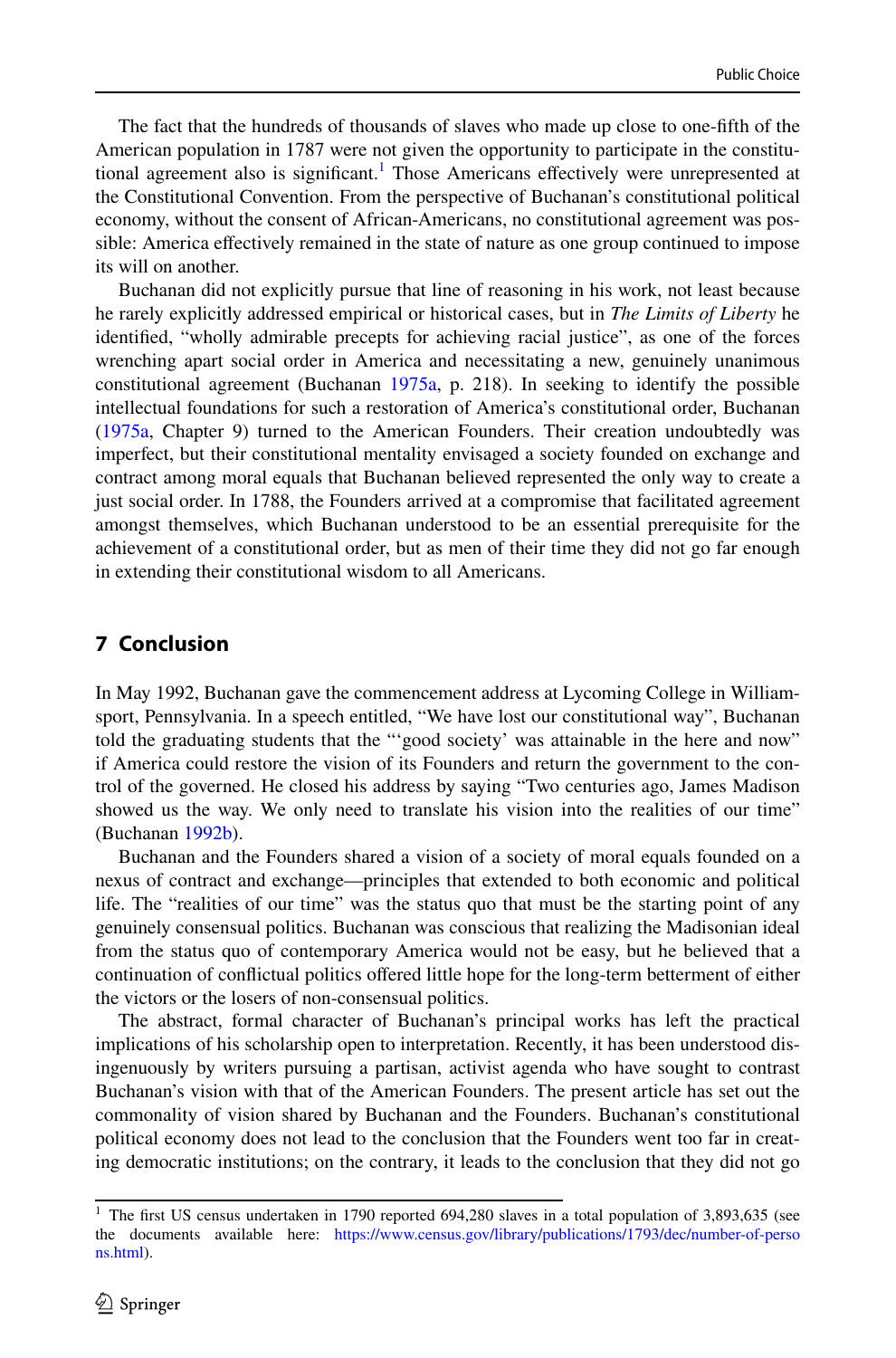far enough in pursuing and realizing their constitutional vision of a society of equals. If American democracy is to be restored, Buchanan's work counsels that future politics must be founded on the unanimous consent of the governed—rich and poor, white and black.

**Acknowledgements** An earlier version of this article was presented at the Dr. James M. Buchanan Centennial Birthday Academic Celebration, 2–5 October 2019, at Middle Tennessee State University, Murfreesboro, TN. I would like to thank Daniel J. Smith for organizing the conference, and for his comments and editorial input, and my discussant, Dean John R. Vile, for his helpful and thoughtful comments. I would also like to thank Elizabeth E. Beckman and Brittney Falter at the George Mason University Library for their assistance at the Buchanan archives. Finally, I acknowledge the generous support of the Centre for the Study of Governance and Society at King's College London.

**Open Access** This article is licensed under a Creative Commons Attribution 4.0 International License, which permits use, sharing, adaptation, distribution and reproduction in any medium or format, as long as you give appropriate credit to the original author(s) and the source, provide a link to the Creative Commons licence, and indicate if changes were made. The images or other third party material in this article are included in the article's Creative Commons licence, unless indicated otherwise in a credit line to the material. If material is not included in the article's Creative Commons licence and your intended use is not permitted by statutory regulation or exceeds the permitted use, you will need to obtain permission directly from the copyright holder. To view a copy of this licence, visit [http://creativecommons.org/licenses/by/4.0/.](http://creativecommons.org/licenses/by/4.0/)

# **References**

<span id="page-12-11"></span>Bailyn, B. (1967). *The ideological origins of the American revolution*. Cambridge, MA: Belknap Press.

<span id="page-12-1"></span>Biebricher, T. (2018). *The political theory of neoliberalism*. Stanford: Stanford University Press.

- <span id="page-12-16"></span>Boettke, P. J., & Leeson, P. T. (2004). Liberalism, socialism, and robust political economy. *Journal of Markets and Morality, 7*(1), 99–111.
- <span id="page-12-18"></span>Brennan, G., & Buchanan, J. M. (1980/2000). *The power to tax: The collected works of James M. Buchanan* (Vol. 9). Indianapolis: Liberty Fund.
- <span id="page-12-3"></span>Brennan, G., & Buchanan, J. M. (1985/2000). *The reason of rules: The collected works of James M. Buchanan* (Vol. 10). Indianapolis: Liberty Fund.
- <span id="page-12-0"></span>Brown, W. (2019). *In the ruins of neoliberalism*. New York: University of Colombia Press.
- <span id="page-12-17"></span>Buchanan, J. M. (1968/1999). *The demand and supply of public goods: The collected works of James M. Buchanan* (Vol. 5). Indianapolis: Liberty Fund.
- <span id="page-12-9"></span>Buchanan, J. M. (1971). Equality as fact and norm. *Ethics, 81*, 228–240.

<span id="page-12-5"></span>Buchanan, J. M. (1972/2005) Before public choice. In E. Stringham (Ed.), *Anarchy, state, and public choice* (pp. 77–87). Cheltenham: Edward Elgar.

- <span id="page-12-6"></span>Buchanan, J. M. (1975a/2000). *The limits of liberty: The collected works of James M. Buchanan* (Vol. 7). Indianapolis: Liberty Fund.
- <span id="page-12-19"></span>Buchanan, J. M. (1975b). Utopia, the minimal state and entitlement. *Public Choice, 23*, 121–126.
- <span id="page-12-7"></span>Buchanan, J. M. (1977a/2001). Law and the invisible hand. In *The collected works of James M. Buchanan. Moral science and moral order* (Vol. 17). Indianapolis: Liberty Fund.
- <span id="page-12-12"></span>Buchanan, J. M. (1977b). *Freedom in constitutional contract*. College Station: Texas A&M Press.
- <span id="page-12-13"></span>Buchanan, J. M. (1979a/1999). Natural and Artifactual Man. In *The collected works of James M. Buchanan. The logical foundations of constitutional liberty* (Vol. 1). Indianapolis: Liberty Fund.
- <span id="page-12-15"></span>Buchanan, J. M. (1979b/1999). Politics without romance. In *The collected works of James M. Buchanan. The logical foundations of constitutional liberty* (Vol. 1). Indianapolis: Liberty Fund.
- <span id="page-12-2"></span>Buchanan, J. M. (1986a/1999). Better than plowing. In *The collected works of James M. Buchanan. The logical foundations of constitutional liberty* (Vol. 1). Indianapolis: Liberty Fund.
- <span id="page-12-10"></span>Buchanan, J. M. (1986b/2001). Contractarianism and democracy. In *The collected works of James M. Buchanan. Choice, contract, and constitutions* (Vol. 16). Indianapolis: Liberty Fund.
- <span id="page-12-8"></span>Buchanan, J. M. (1989a/1999). The ethics of constitutional order. In *The collected works of James M. Buchanan. The logical foundations of constitutional liberty* (Vol. 1). Indianapolis: Liberty Fund.
- <span id="page-12-14"></span>Buchanan, J. M. (1989b). Rational choice models in the social sciences. In *Explorations in constitutional economics*. College Station, TX: Texas A&M University Press.
- <span id="page-12-4"></span>Buchanan, J. M. (1992a/2001). Virginia political economy: some personal refections. In *The collected works of James M. Buchanan. Ideas, persons, and events* (Vol. 19). Indianapolis: Liberty Fund.
- <span id="page-12-20"></span>Buchanan, J. M. (1992b). *We have lost our constitutional way*. Commencement address, Lycoming College, 3 May 1992 [manuscript], James M. Buchanan Archives, George Mason University.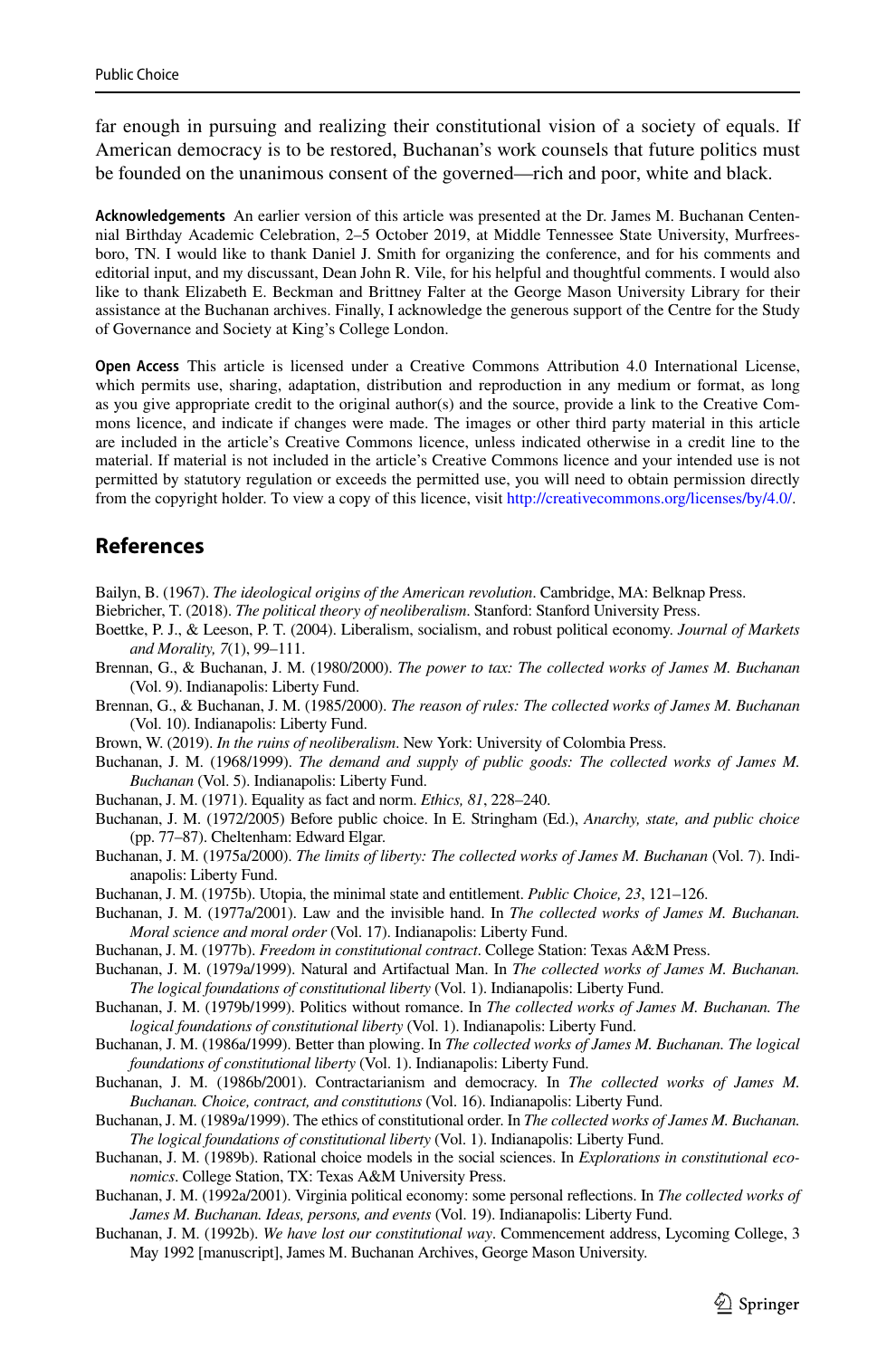- <span id="page-13-34"></span>Buchanan, J. M. (1996/2001). Distributional politics and constitutional design. In *The collected works of James M. Buchanan. Choice, contract, and constitutions* (Vol. 16). Indianapolis: Liberty Fund.
- <span id="page-13-6"></span>Buchanan, J. M. (1997/2001). Democracy within constitutional limits. In *The collected works of James M. Buchanan. Choice, contract, and constitutions* (Vol. 16). Indianapolis: Liberty Fund.
- <span id="page-13-4"></span>Buchanan, J. M. (2003). The constitutional way of thinking. *Supreme Court Economic Review, 10*, 143–156.

<span id="page-13-19"></span>Buchanan, J. M. (2007). *Economics from the outside in*. College Station: Texas A&M University Press.

- <span id="page-13-5"></span>Buchanan, J. M. (2008). Same players, diferent game: How better rules make better politics. *Constitutional Political Economy, 19*, 171–179.
- <span id="page-13-16"></span>Buchanan, J. M., & Tullock, G. (1962/1999). *The calculus of consent: The collected works of James M. Buchanan* (Vol. 3). Indianapolis: Liberty Fund.
- <span id="page-13-7"></span>Buchanan, J. M., & Vanberg, V. (1989). A theory of leadership and deference in constitutional construction. *Public Choice, 61*, 15–27.
- <span id="page-13-29"></span>Collier, C., & Collier, J. L. (1986). *Decision in Philadelphia: The Constitutional Convention of 1787*. New York: Random House.
- <span id="page-13-30"></span>Dougherty, K. L., & Heckelman, J. C. (2008). Voting on slavery at the Constitutional Convention. *Public Choice, 136*, 293–313.
- <span id="page-13-13"></span>Douglass, F. (1852/2016). What to a slave is the fourth of July? In J. Staufer & H. L. Gates (Eds.), *The Portable Frederick Douglass*. New York: Penguin.
- <span id="page-13-28"></span>Drinker Bowen, C. (1966). *Miracle at Philadelphia: The story of the Constitutional Convention May to September 1787*. New York: Little, Brown.
- <span id="page-13-3"></span>Epstein, R. (2014). *The classical liberal constitution*. Cambridge, MA.: Harvard University Press.
- <span id="page-13-31"></span>Freehling, W. W. (1972). The Founding Fathers and slavery. *The American Historical Review, 77*(1), 81–93.
- <span id="page-13-27"></span>Hardin, R. (1988). Constitutional political economy—Agreement on rules. *British Journal of Political Science, 18*(4), 513–530.
- <span id="page-13-23"></span>Kelman, M. (1988). On democracy-bashing: A skeptical look at the theoretical and "empirical" practice of the public choice movement. *Virginia Law Review, 74*(2), 199–273.
- <span id="page-13-25"></span>Levy, D. M. (2002). Robust institutions. *The Review of Austrian Economics, 15*, 131–142.
- <span id="page-13-14"></span>Levy, D. M., & Peart, S. J. (2018). James Buchanan and the return to an economics of natural equals. In R. E. Wagner (Ed.), *James M. Buchanan, remaking economics: Eminent post-war economists* (pp. 693–712). Palgrave: Basingstoke.
- <span id="page-13-15"></span>Locke, J. (1689/1993). *Two treatises of government*. Cambridge: Cambridge University Press.
- <span id="page-13-0"></span>MacLean, N. (2017). *Democracy in chains: The deep history of the radical right's stealth plan for America*. New York: Viking.
- <span id="page-13-21"></span>Madison, J. (1788a/2008). Federalist 42. In A. Hamilton, J. Madison & J. Jay (Eds.), *The federalist papers*. Oxford: Oxford University Press.
- <span id="page-13-22"></span>Madison, J. (1788b/2008). Federalist 51. In A. Hamilton, J. Madison & J. Jay (Eds.), *The federalist papers*. Oxford: Oxford University Press.
- <span id="page-13-10"></span>Magnis, N. E. (1999). Thomas Jefferson and slavery: An analysis of his racist thinking as revealed by his writings and political behavior. *Journal of Black Studies, 29*(4), 491–509.
- <span id="page-13-17"></span>Marciano, A. (2009). Buchanan's constitutional political economy: Exchange vs choice in economics and in politics. *Constitutional Political Economy, 20*, 42–56.
- <span id="page-13-2"></span>Meadowcroft, J. (2011). *James M. Buchanan*. New York: Continuum.
- <span id="page-13-35"></span>Meadowcroft, J. (2014). Exchange, unanimity and consent: A defence of the public choice account of power. *Public Choice, 158*, 85–100.
- <span id="page-13-11"></span>Mills, C. W. (1997). *The racial contract*. Ithaca: Cornell University Press.
- <span id="page-13-20"></span>Montesquieu, C. L. (1749/1961). *Spirit of the Laws*, Paris: Garnier.
- <span id="page-13-33"></span>Mueller, D. C. (2003). *Public choice III*. Cambridge: Cambridge University Press.
- <span id="page-13-1"></span>Mueller, D. C. (2013). The origins of the state. In M. Reksulak, L. Razzolini, & W. F. Shughart (Eds.), *The Elgar companion to public choice* (2nd ed., pp. 57–71). Cheltentham: Edward Elgar.
- <span id="page-13-8"></span>Ostrom, V. (2012). Buchanan's opening to constitutional choice and meta-levels of analysis. *Public Choice, 152*, 427–431.
- <span id="page-13-12"></span>Pateman, C., & Mills, C. W. (2007). *Contract and domination*. Cambridge: Polity.
- <span id="page-13-26"></span>Pennington, M. (2011). *Robust political economy: Classical liberalism and the future of public policy*. Chelthenham: Edward Elgar.
- <span id="page-13-24"></span>Petracca, M. P. (1991). The rational choice approach to politics: A challenge to democratic theory. *The Review of Politics, 53*(2), 289–319.
- <span id="page-13-9"></span>Pole, J. R. (1978). *The pursuit of equality in American history*. Berkeley: University of California Press.
- <span id="page-13-32"></span>Rakove, J. N. (2007). *James Madison and the creation of the American Republic*. New York: Pearson.
- <span id="page-13-18"></span>Roback, J. (1986). The political economy of segregation: The case of segregated streetcars. *The Journal of Economic History, 46*(4), 893–917.